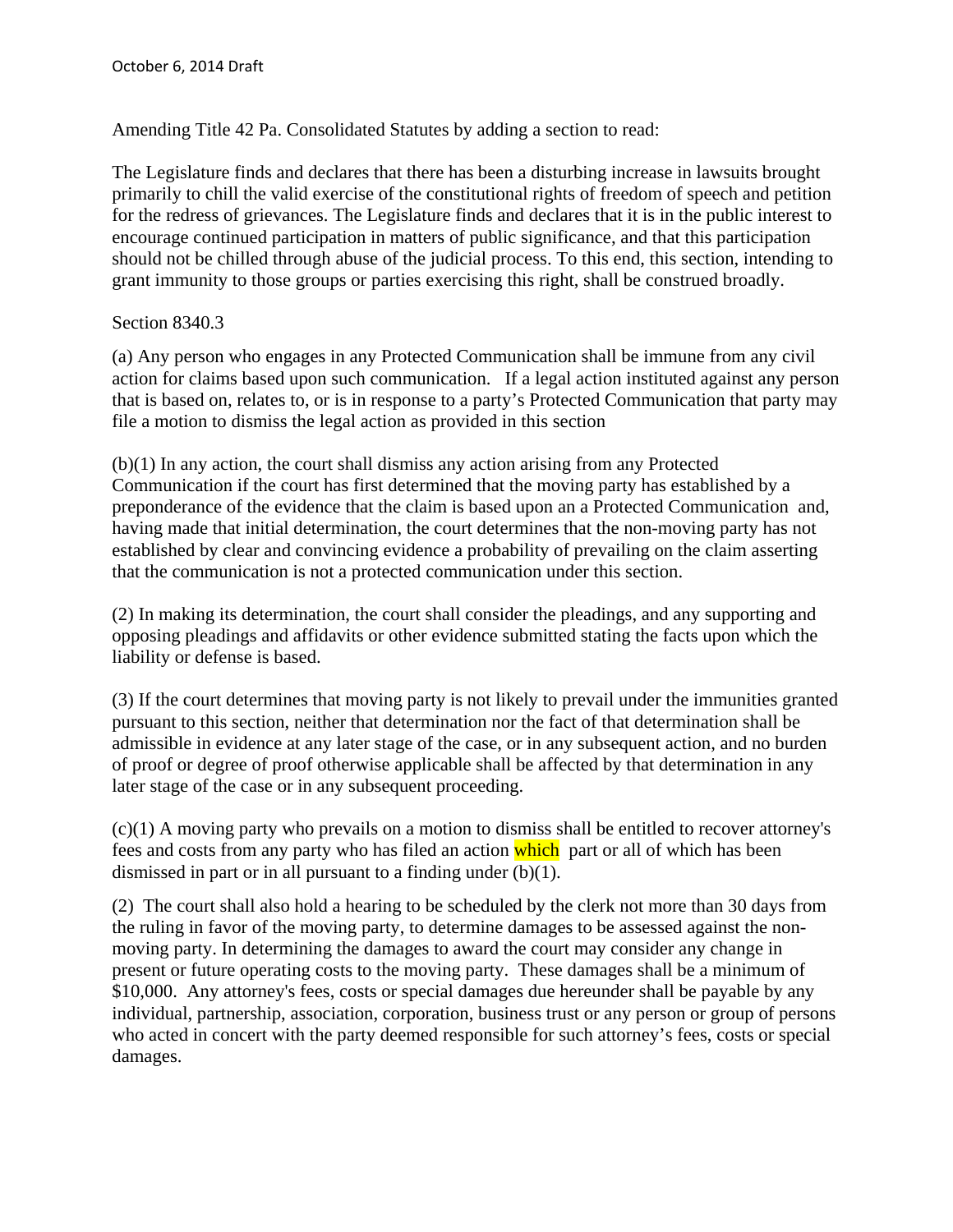(3) If the court finds that a motion to strike dismiss is frivolous or is solely intended to cause unnecessary delay, the court shall award costs and reasonable attorney's fees to the party prevailing on the motion. Any attorneys' fees, costs or special damages due hereunder shall be payable by any person or group of persons acting, directly or indirectly, in the interest of the party deemed responsible for such attorneys' fees, costs or special damages.

(e) A motion to dismiss pursuant to this section may be filed at any time before the passage of 30 days after the filing of a responsive pleading by the moving party or, in the court's discretion, at any later time upon terms it deems proper. The motion shall be scheduled by the clerk of the court for a hearing not more than 30 days after the service of the motion unless the docket conditions of the court require a later hearing. An order granting or denying a motion to strike shall be immediately appealable. In the event that a court fails to award costs, fees, or damages, as required, this shall also be immediately appealable and/or the moving party may file a separate action to recover its costs, fees, and damages.

(f) All discovery proceedings in the action shall be stayed upon the filing of a motion to dismiss pursuant to this section which stay shall remain in effect until the entry of the order ruling on the motion. The court, on its own motion or on motion and for good cause shown, may order that specified discovery be conducted limited to matters pertinent to the motion filed pursuant to this section.

(g) In the event that a claim is brought or threatened against a citizen of this Commonwealth in another jurisdiction the defendant may file a motion to dismiss pursuant to this section in the courts of this Commonwealth.

(h) Definitions. As used in this section the following words and phrases shall have the following meanings:

"Protected Communication" is any good faith communication in furtherance of the right to petition or the right to free speech which rights are exercised in connection with an issue of public concern under the following circumstances:

(1) a any written, oral, audio, visual, or electronic statement or writing in connection with an issue under consideration or review by a legislative, executive, judicial, administrative or other governmental body or in another governmental or official proceeding;

(2) any written, oral, audio, visual, or electronic statement or writing that is reasonably likely to encourage consideration or review of an issue by a legislative, executive, judicial, administrative or other governmental body or in another governmental or official proceeding;

(3) any written, oral, audio, visual, or electronic statement or writing a reasonably likely to enlist public participation in an effort to effect consideration of an issue by a legislative, executive, judicial, administrative or other governmental body or in another governmental or official proceeding; or